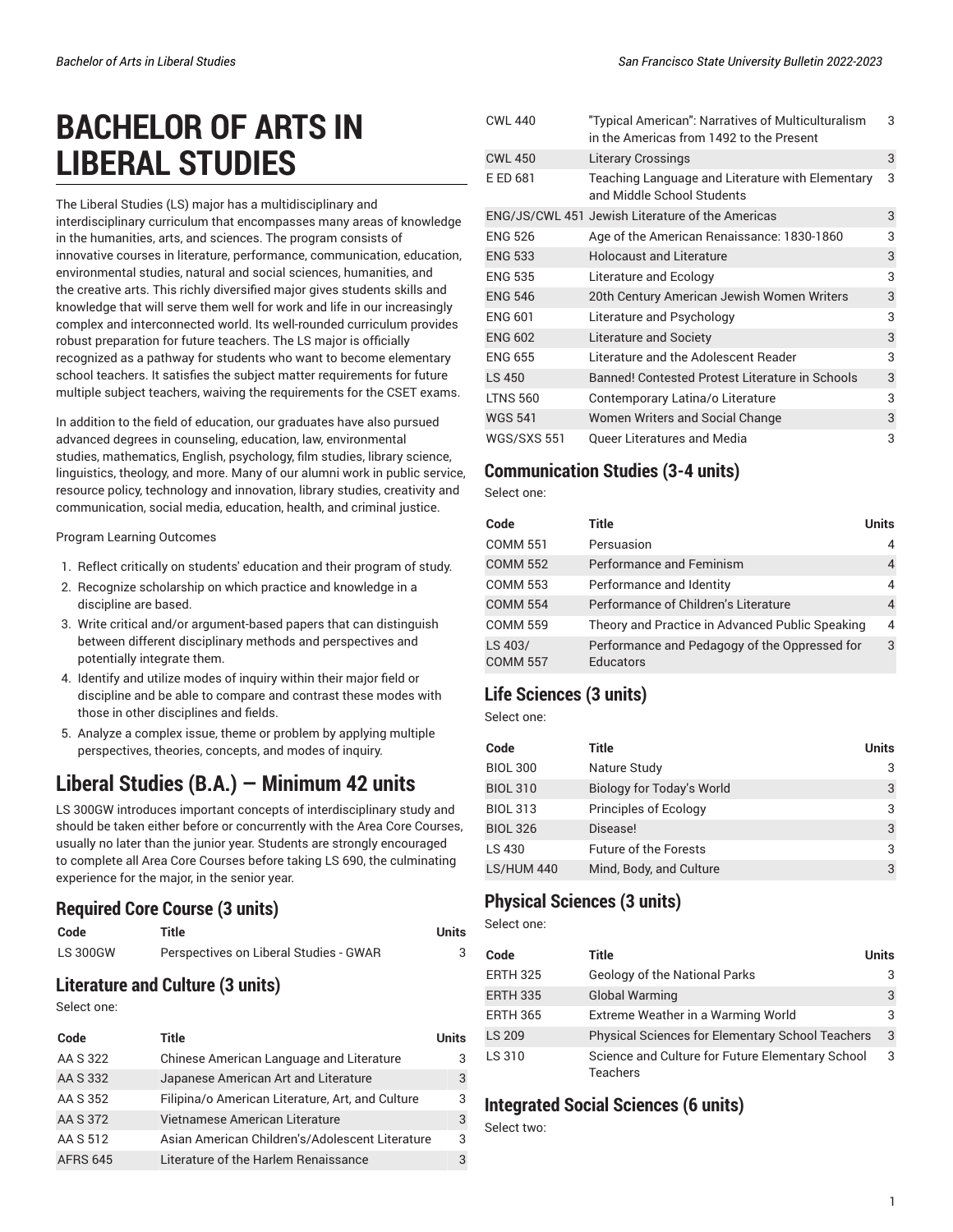| Code          | Title                                                                               | Units |
|---------------|-------------------------------------------------------------------------------------|-------|
| LS 200        | Self, Place, and Knowing: Introduction to<br>Interdisciplinary Inquiry              | 3     |
| <b>LS 401</b> | International Development and Resource Justice                                      | 3     |
| LS 402        | Introduction to Human Rights Education for<br><b>Teachers and Local Communities</b> | 3     |
| LS 404        | Social Science and Medicine                                                         |       |

#### **Interdisciplinary Humanities (3 units)**

Select one:

| Code           | Title                                                        | <b>Units</b> |
|----------------|--------------------------------------------------------------|--------------|
| <b>HUM 425</b> | Thought and Image: Humanities                                | 3            |
| LS/HUM 317     | <b>Critical Animal Studies</b>                               | 3            |
| LS 410         | Social Justice Themes in the Interdisciplinary<br>Humanities | 3            |

#### **Visual Studies (3 units)**

Select one:

| Code        | Title                                           | <b>Units</b> |
|-------------|-------------------------------------------------|--------------|
| HUM/CMX 325 | <b>Comics and Culture</b>                       |              |
| LS 426      | Thought and Image: Creative Arts                |              |
| IS 427      | Social Movements & the Arts for Future Teachers |              |

#### **Culminating Experience (3 Units)**

| Code   | Title                          | Units |
|--------|--------------------------------|-------|
| LS 690 | Liberal Studies Senior Seminar |       |

#### **Electives (12 units)**

Choose one of the following options, in consultation with an advisor:

A. Complete at least 12 units that are part of a minor, certificate, or another major on campus. Suggested minors include Education, Special Education, any minor in Ethnic Studies, American Studies, California Studies, Comics Studies, Counseling, Holistic Health, Health Education, Earth Sciences, Communication Studies, Modern Languages (Chinese, French, German, Italian, Japanese, Persian, Russian), Humanities, Math, History, Global Peace Studies, Criminal Justice Studies, and Women and Gender Studies. For double majoring, please consult a Liberal Studies adviser.

B. Complete 12 units of additional courses (not already counted for the core) outlined in the Teacher Preparation Emphasis. See program website or adviser for a list of courses to choose from.

C. In consultation with a Liberal Studies faculty advisor, design and complete a 12-unit elective pattern.

#### **Complementary Studies**

Required of all candidates for the Bachelor of Arts degree in Liberal Studies are 12 units of Complementary Studies, which must come from courses bearing a prefix other than LS, and not cross-listed with LS. Complementary Studies for the Liberal Studies major can be satisfied via four possible routes:

- 12 units of a language
- 12 units towards completion of a minor or 2nd major or certificate. Suggested minors include: Education, Special Education, any minor in
- Ethnic Studies, American Studies, California Studies, Comics Studies, Counseling, Holistic Health, Health Education, Earth Sciences, Communication Studies, any minor in Modern Languages (Chinese, French, German, Italian, Japanese, Persian, Russian), Humanities, Math, History, Global Peace Studies, Criminal Justice Studies, Women and Gender Studies
- Any 12 units outside of LS prefix and not cross-listed with LS
- Study Abroad

[Sustainability](/undergraduate-education/sf-state-studies/es/)

Students who have earned AA-T or AS-T degrees and are pursuing a similar B.A. degree at SF State are required to fulfill the Complementary Studies requirement as defined by the major department. Students should consult with a major advisor about how transfer units and/or SF State units can best be applied to this requirement to ensure degree completion within 60 units.

## **General Education Requirements**

| Requirement                                                                                                                                                      | <b>Course Level</b> | Units                   | <b>Area Designation</b>          |
|------------------------------------------------------------------------------------------------------------------------------------------------------------------|---------------------|-------------------------|----------------------------------|
| Oral                                                                                                                                                             | LD                  | 3                       | A <sub>1</sub>                   |
| Communication                                                                                                                                                    |                     |                         |                                  |
| <b>Written English</b><br>Communication                                                                                                                          | LD                  | 3                       | A2                               |
| <b>Critical Thinking</b>                                                                                                                                         | LD                  | 3                       | A3                               |
| Physical Science LD                                                                                                                                              |                     | 3                       | <b>B1</b>                        |
| Life Science                                                                                                                                                     | LD                  | 3                       | B <sub>2</sub>                   |
| Lab Science                                                                                                                                                      | LD                  | 1                       | B <sub>3</sub>                   |
| Mathematics/<br>Quantitative<br>Reasoning                                                                                                                        | LD                  | 3                       | <b>B4</b>                        |
| Arts                                                                                                                                                             | LD                  | 3                       | C1                               |
| <b>Humanities</b>                                                                                                                                                | LD                  | 3                       | C <sub>2</sub>                   |
| Arts or<br><b>Humanities</b>                                                                                                                                     | LD                  | 3                       | C <sub>1</sub> or C <sub>2</sub> |
| <b>Social Sciences</b>                                                                                                                                           | LD                  | 3                       | D <sub>1</sub>                   |
| Social Sciences:<br><b>US History</b>                                                                                                                            | LD                  | 3                       | D <sub>2</sub>                   |
| Lifelong Learning LD<br>and Self-<br>Development<br>(LLD)                                                                                                        |                     | 3                       | E                                |
| <b>Ethnic Studies</b>                                                                                                                                            | LD                  | 3                       | F                                |
| Physical and/or<br>Life Science                                                                                                                                  | UD                  | 3                       | $UD-B$                           |
| Arts and/or<br><b>Humanities</b>                                                                                                                                 | <b>UD</b>           | 3                       | UD-C                             |
| <b>Social Sciences</b>                                                                                                                                           | UD                  | 3                       | $UD-D$                           |
|                                                                                                                                                                  |                     | <b>SF State Studies</b> |                                  |
| Courses certified as meeting the SF State Studies<br>requirements may be upper or lower division in General<br>Education (GE), a major or minor, or an elective. |                     |                         |                                  |
| American Ethnic<br>and Racial<br><b>Minorities</b>                                                                                                               | LD or UD            | 3                       | <b>AERM</b>                      |
| Environmental                                                                                                                                                    | LD or UD            | 3                       | ES                               |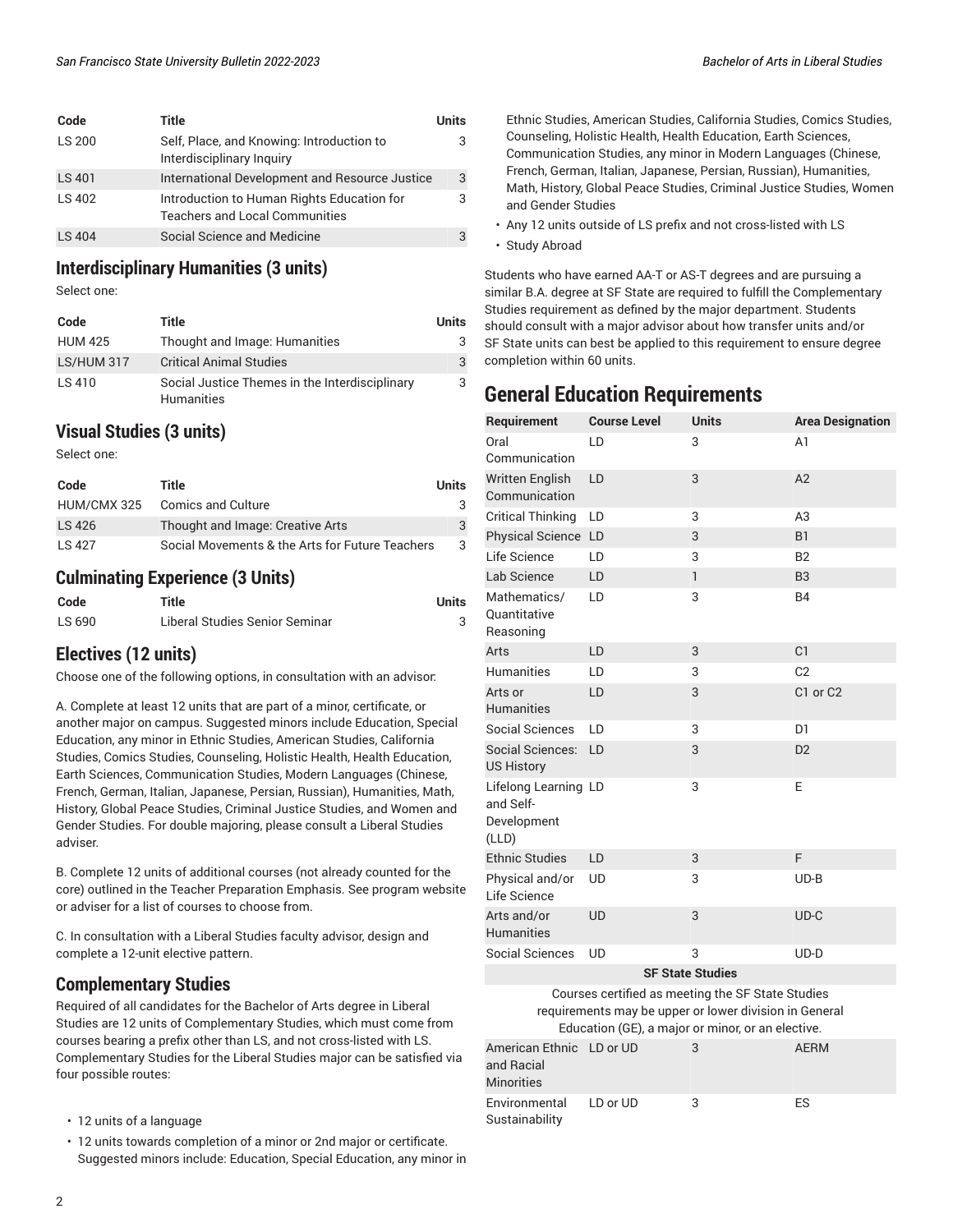| Global         | LD or UD | GP |
|----------------|----------|----|
| Perspectives   |          |    |
| Social Justice | LD or UD | SJ |

Note: LD = Lower-Division; UD = Upper-Division.

## **First-Time Student Roadmap (4 Year)**

- 1. In order to choose your English Composition A2 course and your QR/Math B4 course, please complete the online advising activities at [writingadvising.sfsu.edu](https://writingadvising.sfsu.edu/) ([https://writingadvising.sfsu.edu/\)](https://writingadvising.sfsu.edu/) and [mathadvising.sfsu.edu](https://mathadvising.sfsu.edu/) ([https://mathadvising.sfsu.edu/\)](https://mathadvising.sfsu.edu/). Questions? Contact Gator [Smart](https://gatorsmartstart.sfsu.edu/) Start. ([https://gatorsmartstart.sfsu.edu/\)](https://gatorsmartstart.sfsu.edu/)
- 2. Select the row that matches your English course choice for A2.\*
- 3. Select the column that matches your QR/Math course choice for B4.
- 4. Click the Roadmap that lines up with your row and column.

For example, if you select ENG 104/ENG 105 and a multi-semester QR/ math sequence for your first year, then choose Roadmap D.

| <b>Course Choice</b>   | <b>One-Semester Course</b>                                                                                                                           | Two-Semester<br><b>Sequence or Support</b><br>Course                                                                                                   |
|------------------------|------------------------------------------------------------------------------------------------------------------------------------------------------|--------------------------------------------------------------------------------------------------------------------------------------------------------|
| <b>ENG 114</b>         | Roadmap A (http://<br>bulletin.sfsu.edu/<br>colleges/liberal-<br>creative-arts/liberal-<br>studies/ba-liberal-<br>studies/roadmap-i-ii-<br>$eng$ )   | Roadmap C (http://<br>bulletin.sfsu.edu/<br>colleges/liberal-<br>creative-arts/liberal-<br>studies/ba-liberal-<br>studies/roadmap-iii-iv-<br>$eng$ )   |
| <b>ENG 104/ENG 105</b> | Roadmap B (http://<br>bulletin.sfsu.edu/<br>colleges/liberal-<br>creative-arts/liberal-<br>studies/ba-liberal-<br>studies/roadmap-i-ii-<br>stretch/) | Roadmap D (http://<br>bulletin.sfsu.edu/<br>colleges/liberal-<br>creative-arts/liberal-<br>studies/ba-liberal-<br>studies/roadmap-iii-iv-<br>stretch/) |

\* Composition for Multilingual Students: If taking ENG 209 as your first English course, choose the ENG 114 row. If taking ENG 201 or ENG 212 for your first English course, choose the ENG 104/ENG 105 row.

## **Transfer Student Roadmap (2 Year)**

For students with an AA-T in **Elementary Teacher Education**. [This](http://bulletin.sfsu.edu/colleges/liberal-creative-arts/liberal-studies/ba-liberal-studies/adt-roadmap/) [roadmap](http://bulletin.sfsu.edu/colleges/liberal-creative-arts/liberal-studies/ba-liberal-studies/adt-roadmap/) opens in a new tab [\(http://bulletin.sfsu.edu/colleges/liberal](http://bulletin.sfsu.edu/colleges/liberal-creative-arts/liberal-studies/ba-liberal-studies/adt-roadmap/)[creative-arts/liberal-studies/ba-liberal-studies/adt-roadmap/](http://bulletin.sfsu.edu/colleges/liberal-creative-arts/liberal-studies/ba-liberal-studies/adt-roadmap/)).

# **This degree program is an approved pathway ("similar" major) for students earning the ADT in Elementary Teacher Education**

California legislation SB 1440 (2009) mandated the creation of the Associate Degree for Transfer (ADT) to be awarded by the California Community Colleges. Two types of ADTs are awarded: Associate in Arts for Transfer (AA-T) and Associate in Science for Transfer (AS-T).

Note: no specific degree is required for admission as an upper-division student. However, the ADT includes specific guarantees related to admission and graduation and is designed to clarify the transfer process and strengthen lower-division preparation for the major.

An ADT totals 60 units and in most cases includes completion of all lower-division General Education requirements and at least 18 units in a specific major. (The Biology, Chemistry, and Environmental Science AS-T degrees defer 3 units in lower-division GE area C and 3 units in lowerdivision GE area D until after transfer.) Students pursuing an ADT are guaranteed admission to the CSU if minimum eligibility requirements are met, though not necessarily to the CSU campus of primary choice.

Upon verification that the ADT has been awarded prior to matriculation at SF State, students are guaranteed B.A. or B.S. completion in 60 units if pursuing a "similar" major after transfer. Determinations about "similar" majors at SF State are made by faculty in the discipline.

Degree completion in 60 units cannot be guaranteed when a student simultaneously pursues an additional major, a minor, certificate, or credential.

A sample advising roadmap for students who have earned an ADT and continue in a "similar" major at SF State is available on the Roadmaps tab on the degree requirements page for the major. The roadmap displays:

- How many lower-division units required for the major have been completed upon entry based on the award of a specific ADT;
- Which lower-division requirements are considered complete upon entry based on the award of a specific ADT;
- How to complete the remaining 60 units for the degree in four semesters.

Students who have earned an ADT should seek advising in the major department during the first semester of attendance.

## **General Advising Information for Transfer Students**

- 1. Before transfer, complete as many lower-division requirements or electives for this major as possible.
- 2. The following courses are not required for admission but are required for graduation. Students are strongly encouraged to complete these units before transfer; doing so will provide more flexibility in course selection after transfer.
	- a course in U.S. History
	- a course in U.S. & California Government

For information about satisfying the requirements described in (1) and (2) above at a California Community College (CCC), please visit [http://](http://assist.org) [www.assist.org \(http://assist.org](http://assist.org)). Check any geographically accessible CCCs; sometimes options include more than one college. Use ASSIST to determine:

- Which courses at a CCC satisfy any lower-division major requirements for this major;
- Which courses at a CCC satisfy CSU GE, US History, and US & CA Government requirements.

Remedial courses are not transferable and do not apply to the minimum 60 semester units/90 quarter units required for admission.

Additional units for courses that are repeated do not apply to the minimum 60 units required for upper-division transfer (for example, if a course was not passed on the first attempt or was taken to earn a better grade).